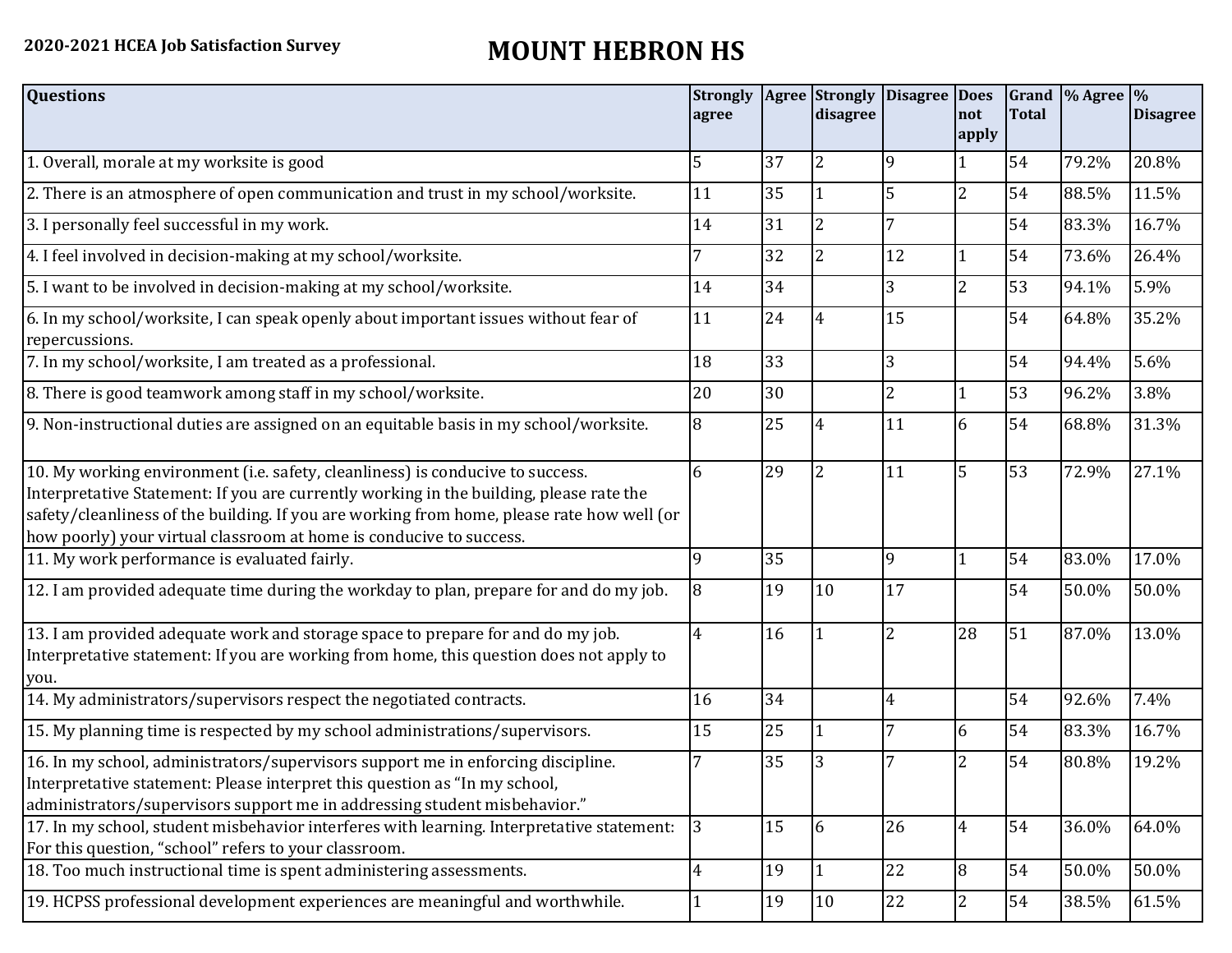## **2020-2021 HCEA Job Satisfaction Survey MOUNT HEBRON HS**

| 20. Increased workload has contributed to a decline in my morale.                                                                                          | 16 | 22 | $\overline{3}$ | 12             | $\mathbf{1}$   | 54 | 71.7% | 28.3% |
|------------------------------------------------------------------------------------------------------------------------------------------------------------|----|----|----------------|----------------|----------------|----|-------|-------|
| 21. I am paid fairly.                                                                                                                                      |    | 15 | 15             | 23             |                | 53 | 28.3% | 71.7% |
| 22. I have confidence in the leadership exhibited by the HCPSS Superintendent.                                                                             | 3  | 37 | 3              | 11             |                | 54 | 74.1% | 25.9% |
| 23. I have confidence in the leadership exhibited by the Howard County Board of<br>Education.                                                              |    | 23 | 12             | 17             |                | 54 | 45.3% | 54.7% |
| 24. I have confidence in the leadership exhibited by the Howard County Education<br>Association (HCEA).                                                    | 15 | 29 |                | 7              | $\overline{2}$ | 54 | 84.6% | 15.4% |
| 25. I feel that HCPSS offers me the possibility of advancing professionally in the field of<br>education.                                                  | 5  | 29 | 3              | 11             | 6              | 54 | 70.8% | 29.2% |
| 26. In my position, I receive appropriate and adequate support and training.                                                                               | 5  | 32 | 5              | 12             |                | 54 | 68.5% | 31.5% |
| 27. During this current school year, I have experienced harassing behavior from<br>colleagues.                                                             |    | 3  | 35             | 15             |                | 54 | 5.7%  | 94.3% |
| 28. During this current school year, I have experienced harassing behavior from<br>administrators/supervisors.                                             |    |    | 33             | 18             |                | 54 | 3.8%  | 96.2% |
| 29. During this current school year, I have experienced harassing behavior from parents.                                                                   | 3  | 5  | 26             | 19             |                | 54 | 15.1% | 84.9% |
| 30. At my school I spend most of my PIP time on non-instructional activities.                                                                              | 7  | 15 | $\overline{2}$ | 17             | 12             | 53 | 53.7% | 46.3% |
| 31. At my school our administrator includes time during PIP for teacher-initiated<br>collaboration.                                                        | 9  | 27 |                | 5              | 11             | 53 | 85.7% | 14.3% |
| 32. In my school, I spend too much time in meetings.                                                                                                       | 8  | 12 |                | 32             | $\overline{2}$ | 54 | 38.5% | 61.5% |
| 33. In my school, there is adequate support for special education students.                                                                                | 6  | 21 | 5              | 18             | $\overline{4}$ | 54 | 54.0% | 46.0% |
| 34. My administrator/supervisor provides people working from home with flexibility in<br>their workday.                                                    | 19 | 31 |                | $\overline{2}$ |                | 54 | 94.3% | 5.7%  |
| 35. My administrator/supervisor has reasonable expectations of workload for staff while<br>in virtual learning.                                            | 13 | 33 |                | 5              | 3              | 54 | 90.2% | 9.8%  |
| 36. Students have adequate technology and tools (hardware/software/connectivity) to<br>participate in virtual learning.                                    | 4  | 30 | 3              | 15             | $\overline{2}$ | 54 | 65.4% | 34.6% |
| 37. Staff have adequate technology hardware (e.g. computers, document cameras, other<br>technology hardware) to meet the requirements of virtual learning. | 3  | 28 | 6              | 14             | 3              | 54 | 60.8% | 39.2% |
| 38. HCPSS has provided the software I need to do my job and collaborate with colleagues.                                                                   | 10 | 30 |                | 10             | 3              | 54 | 78.4% | 21.6% |
| 39. The software and online services provided by HCPSS to do my job are difficult and/or $\vert 4 \vert$<br>time-consuming to use.                         |    | 21 | $\overline{3}$ | 24             | $\overline{2}$ | 54 | 48.1% | 51.9% |
| 40. In my class, I feel that students are engaged in virtual learning                                                                                      |    | 26 | 6              | 17             | 5              | 54 | 53.1% | 46.9% |